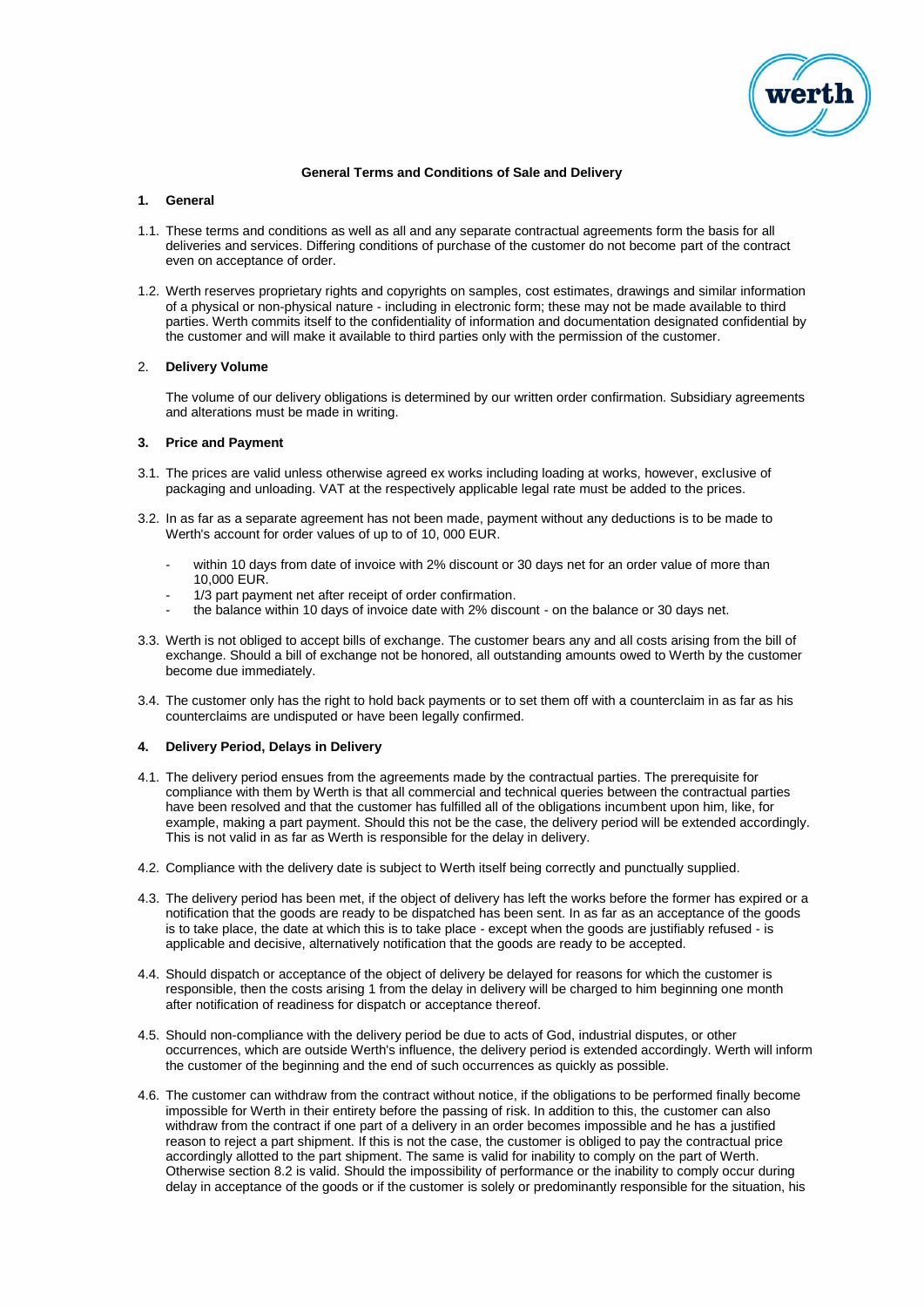

obligation for counter performance remains.

4.7. If the customer grants Werth an appropriate period of time to perform when Werth is in delay - under consideration of the legal exceptions- and this period is also not complied with, the customer is entitled to withdraw according to the legal regulations.

Further claims with reference to delay in delivery are determined exclusively by paragraph 8.2. of these terms and conditions.

#### **5. Passing of Risk, Acceptance of Goods**

- 5.1. Risk passes to the customer when the object of delivery has left the works and even in the case of part shipments being made or Werth having agreed to perform other services within a contract, such as pay dispatch costs or arrange for delivery and installation. As far as goods are to be accepted, then this is applicable and decisive for the passing of risk. This must be carried out immediately on the agreed date of delivery. The customer is not entitled to refuse delivery of the goods if a non-essential fault is detected.
- 5.2. Should dispatch or acceptance of the goods be delayed or not take place due to circumstances for which Werth is not responsible, the risk passes to the customer on the day of notification that the goods are ready to be dispatched or accepted. Werth obliges itself to conclude insurance contracts requested by the customer at the customer's cost.
- 5.3. Part shipments are admissible in as far as this is reasonable for the customer.

#### **6. Reservation of Ownership**

- 6.1. Werth reserves ownership of the object of delivery until all payments resulting from the contract of delivery have been made.
- 6.2. Werth is entitled to insure the object of delivery against theft, breakages, fire, water and other damages at the cost of the customer; in as far as the customer has not proved to have concluded such an insurance contract himself.
- 6.3. The customer is not permitted to either sell the object of delivery, nor levy execution upon it, nor pass on title as a security. In the case of levies of execution as well as seizures or other transfer of possession to third parties, the customer is obliged to inform Werth of this immediately.
- 6.4. In the case of behavior in violation of contract by the customer, in particular in the case of default in payment, Werth is entitled to take back the object of delivery after demand for payment and the customer is obliged to give up possession thereof. The enforcement of the reservation of ownership as well as the levy of execution upon the object of delivery by the seller does not constitute a withdrawal from the contract.
- 6.5. Application for insolvency proceedings to be opened entitles Werth to withdraw from the contract and to demand the immediate return of the object of delivery.

### **7. Warranty**

Werth guarantees the delivery against defects and warranties of title to the exception of all other claims - with the reservation of section 8 - as follows:

#### Defects

- 7.1. All those parts which are deemed to be faulty due to circumstances occurring prior to the passing of risk are to be repaired or corrected free of charge or redelivered, according to Werth's own estimation. If such faults are detected, Werth is to be informed immediately in writing. Replaced parts become property of Werth.
- 7.2. The customer is obliged to give Werth the necessary time and opportunity to carry out all of the repairs and deliveries of replacement parts deemed necessary by Werth; otherwise Werth is exempt from liability for any consequences occurring from this. Only in urgent cases in which industrial safety is jeopardized or in order to avoid disproportionately large amounts of damage, in the case of which Werth is to be informed immediately, does the customer have the right to correct the fault himself or have it corrected by a third party and to demand reimbursement from Werth for the costs arising from this.
- 7.3. From the costs arising from the repairs or delivery of replacement parts in as far as the complaint turns out to be justified - Werth bears the costs of the replacement parts including dispatch thereof as well as reasonable costs for de-installation and installation, further, if this can be equitably demanded by the individual case in question, the costs resulting from the provision of its fitters and assistants where necessary.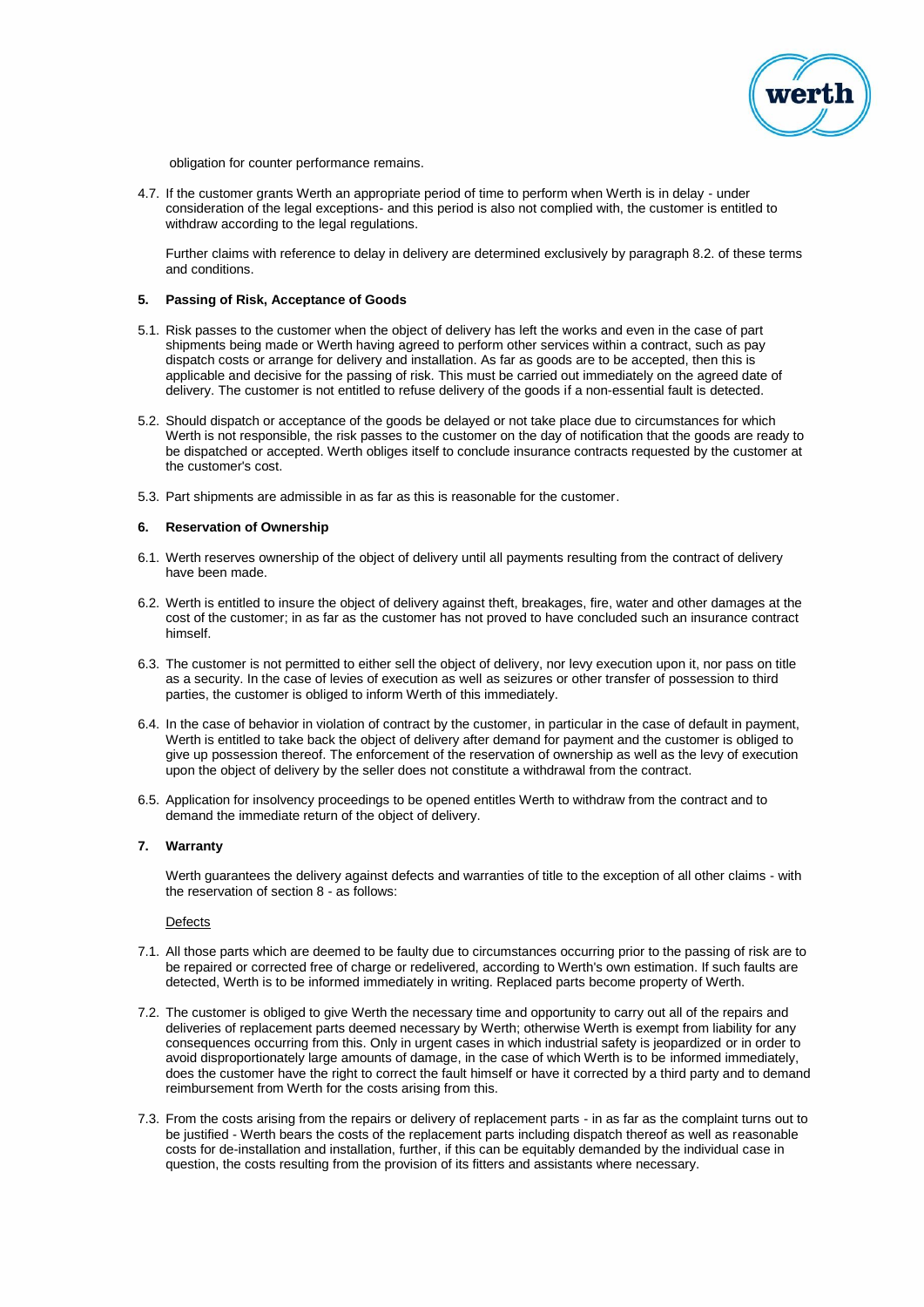

- 7.4. The customer has the right to withdraw from the contract within the framework of the legal regulations, if Werth - under consideration of the legal exceptions - has allowed a reasonable extension period set for him for the repair or the delivery of replacement parts with reference to faults to pass by without any action being taken. In the case of a minor fault, the customer only has the right to a reduction in the contract price. The right to a reduction of the contract price is otherwise excluded.
- 7.5. No warranty is given in the following cases in particular: Inappropriate or unqualified use, faulty installation or operating begin by the customer or a third party, natural wear and tear, faulty or negligent treatment, improper maintenance, inappropriate production equipment and industrial facilities, faulty or inadequate building work, unsuitable building foundation, chemical, electrochemical or electrical influences - in as far as Werth is not responsible for them.
- 7.6. If the customer or a third party repair faults improperly, Werth is not liable for any consequences of this. The same is valid for any alterations made to the object of delivery without the prior permission of the seller.

# **Warranty of Title**

7.7. Should use of the object of delivery lead to infringement of industrial proprietary rights or copyrights domestically, Werth will principally obtain for the customer at its own cost the right to further use or alter the object of delivery in a manner reasonable to the customer in such a way that the infringement of proprietary rights no longer exists.

If this is not possible under economically feasible conditions or within an appropriate period of time, the customer is entitled to withdraw from the contract. Under these conditions, Werth is also entitled to withdraw from the contract.

In addition to this, Werth exempts the customer from undisputed or legally confirmed and valid claims of the party entitled to industrial proprietary rights concerned.

- 7.8. The obligations of Werth stated in section 7.7. are final subject to section 8.2. for the case of infringements of proprietary rights and copyrights. They are only valid if:
	- the customer informs Werth without delay about any infringements of proprietary rights and copy rights which have been claimed.
	- the customer supports Werth to an appropriate extent in their defense against the claims which have been made or enables Werth to carry out the modification work according to section 7.7.
	- all defensive measures including out of court settlements remain at the sole discretion of Werth.
	- the warranty of title is not the consequence of a instructions or directives issued by the customer and the legal infringement has not been caused by the customer making alterations to the object of delivery while acting without proper authority or has used them in a manner which is not in conformity with the conditions of the contract.

#### **8. Liability**

- 8.1. If the object of delivery cannot be used by the customer in conformity with the conditions of the contract due to non-performance or faulty performance on the basis of suggestions made and consultations carried out before or after the conclusion of the contract or due to infringement of other subsidiary contractual obligations - in particular the instructions as to operation and use of the object of delivery - , then the conditions in sections 7 und 8.2 accordingly are valid to the exclusion of further claims from the customer .
- 8.2. For damage which has not occurred to the object of delivery itself, Werth is only liable for whichever legal reasons whatsoever.
	- in the case of wrongful intent,
	- in the case of gross negligence of the owner/bodies or senior employees in the case of culpable injury to life, limb and health,
	- in the case of defects, which have been maliciously not disclosed by Werth or the absence °if which Werth had guaranteed,
	- in the case of defects of the object of delivery, in as far as liability is assumed according to the product liability act for injury to persons and damage to property arising from privately used objects.

In the case of culpable infringement of important contractual obligations, Werth is also liable for gross negligence on behalf of non-senior employees and in the case of ordinary negligence, in the latter cash limited for the reasonably predictable damage typical for the contract.

Further claims are excluded.